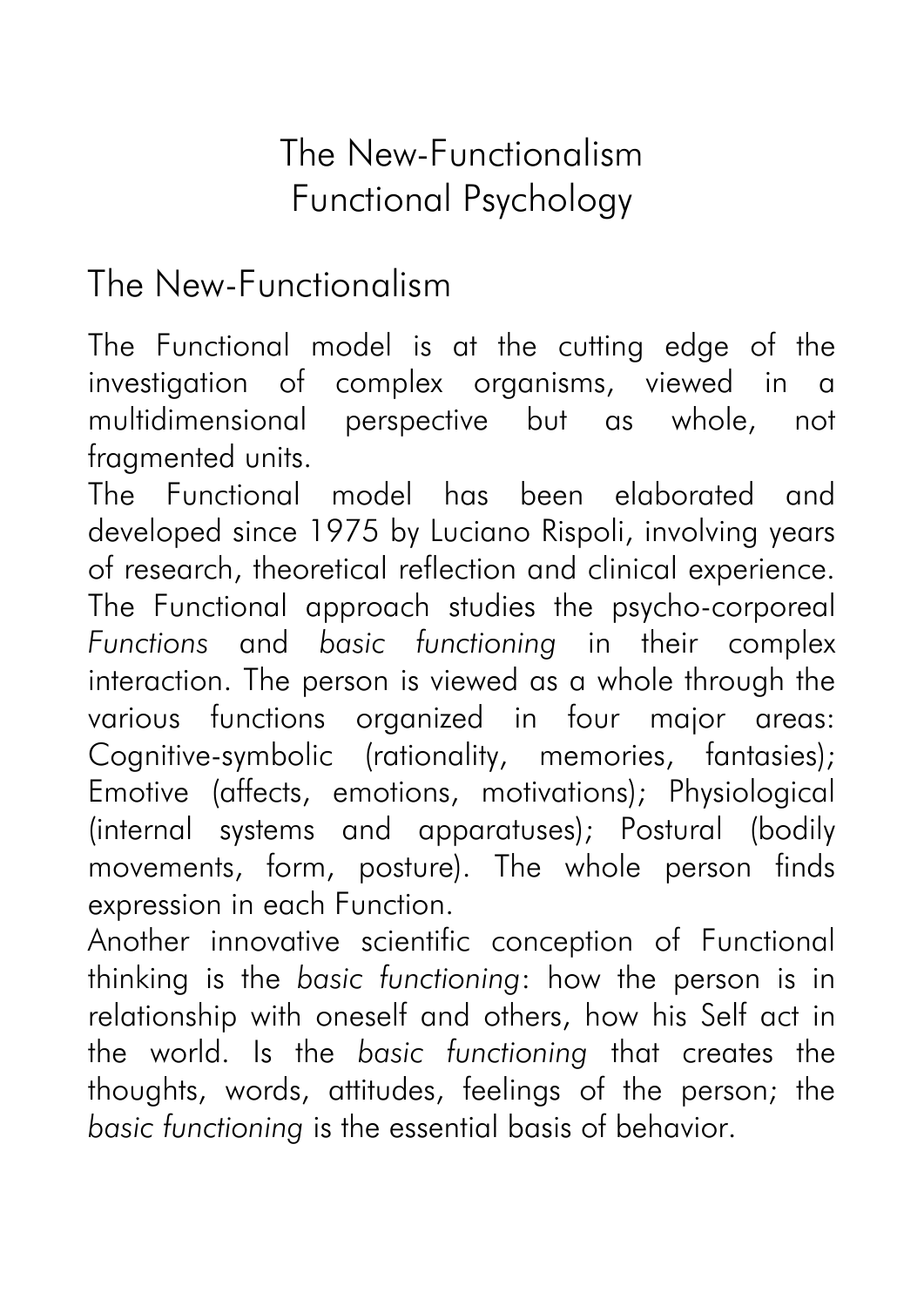The Functional model makes it possible to identify the interactions between the various levels of the Self and to comprehend the possible alterations to which individuals may be subject during the course of growth, viewed comprehensively and at the same time in great detail thanks to the concept of *Function* and *basic functioning*.

The *basic functioning* in a child development is called "Basic Experiences of the Self", meaning those experiences which the child needs to go through in a full and positive way in order to maintain the original state of integration, health and well-being, and develop all the skills required to face up adequately and fully to the reality of existence.

It is thus possible to intervene in a specific way and recreate the Self's harmonious equilibrium at all levels, and to recuperate, re-live and to reconstruct the Basic Experiences.

Functional epistemology makes it possible to adopt a complex, multidimensional perspective on the functioning of human beings and also of such "organisms" as families, groups and institutions.

# Theoretical Background

## Foundations of Functional Psychology

Functional Psychology has its roots in:

- studies on the mind-body relationship
- the early Functionalism of the School of Chicago
- formulations of the Psychology of the Self
- studies of psychophysiology, neuroscience, biology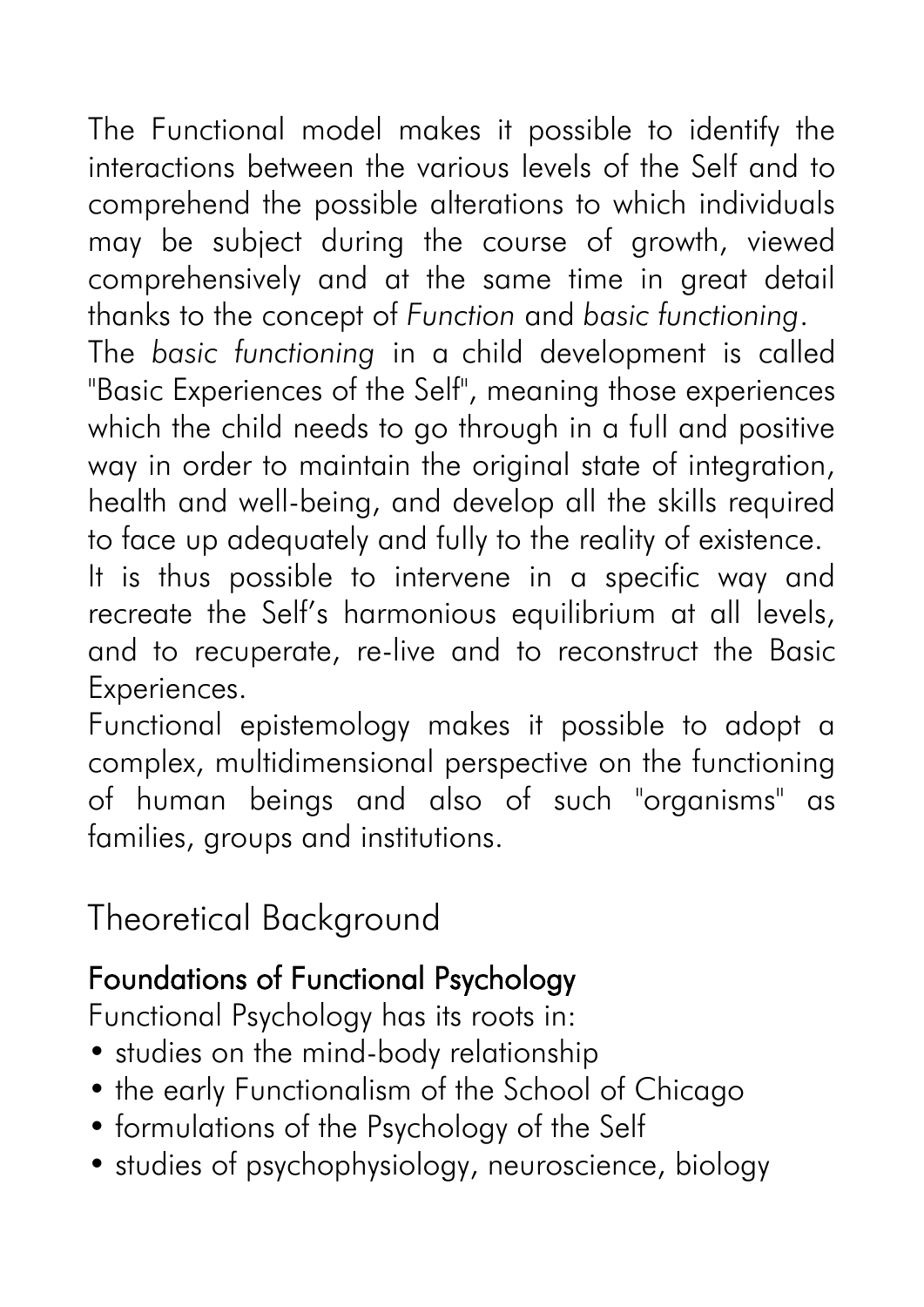• studies of newborns and recent research on prenatal life.

It draws on studies on the group, ethology, anthropology, as well as recent developments of evolutional theories and research into childhood development.

### Other contributions

Among other input we can recall; Winnicott, Balint, Racker, Ferenczi and Alexander for their intuitions concerning the psycho-soma, an "active" technique, "corrective emotional experience" and extension of therapeutic techniques; Fairbairn, Kohut and Stern for their studies of the overall structure of the Self; Hartmann and Fromm for their emphasis on objectual relations; Reich, Lowen, Pierrakos, Keleman, Kelley and Levine in America; Boyesen, Raknes and Boadella in Europe about interactions between the psychic and somatic.

### Functional Theory of the Self

All these contributions have been re-elaborated and reorganized by Luciano Rispoli, working within the Naples's School, into a comprehensive, original theory called Functional Psychology (or Neo-Functionalism). This shows how the unitary structure of the Self is composed dynamically in a constellation of psycho-corporeal Functional processes, which can be grouped in four main areas: cognitive-symbolic (rationality, memories, fantasies), emotive (affects and sentiments), postural (bodily movements, form, posture), physiological (internal systems and apparatuses).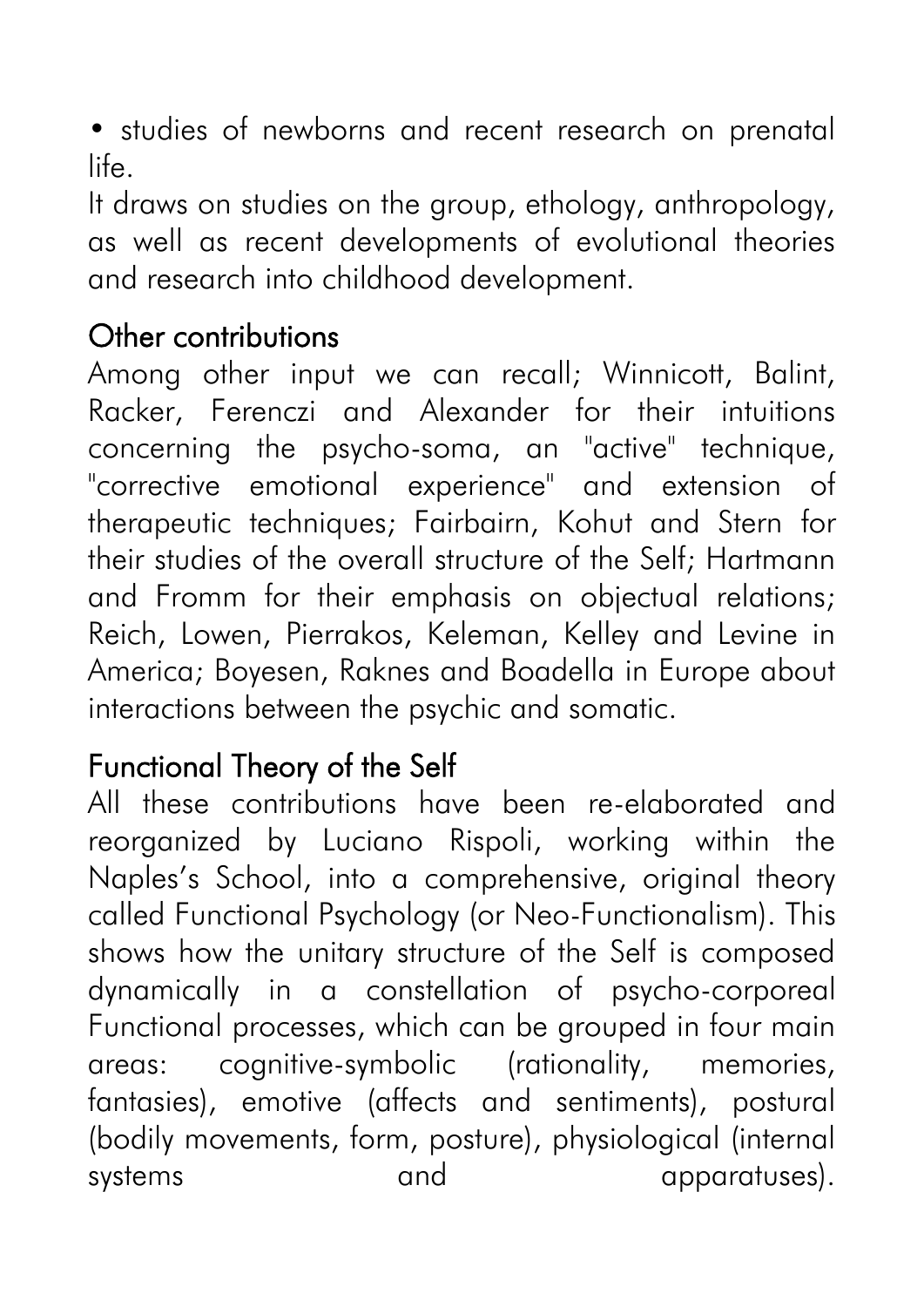Functional Psychology is based on the concept of the unitary and circular nature of the psycho-corporeal processes, with all Functions seen to contribute equally to the organization of the Self, and no single function being predominant or subordinate. Psyche and soma (viewed not as separate entities but as sharing fundamentally the same Functional identity) were recognized as being too vague and generic; the concept of "Function" makes it possible to enter into the details and mechanism of processes without losing sight of the whole picture or fragmenting them into different "parts".

### Functional Epistemology

This global approach to a specific reality seeks to come to terms with complexity without foregoing the wealth of details and without dividing up the individual. Functions are not parts or fragments of a person or system, they are not "structures", but rather constitute the whole system which expresses itself at different times in different ways. The Functional approach makes it possible to analyze very different realities with equal efficiency: the individual, the group, the family, the institution and even (as has recently been done) a whole city.

#### The Functional approach as intervention on complexity

The Functional approach can be seen as a significant contribution to building a more comprehensive theory and technique able to transcend the separate entities of the various clinical approaches and overcome their limitations, in a promising approach to complexity. It is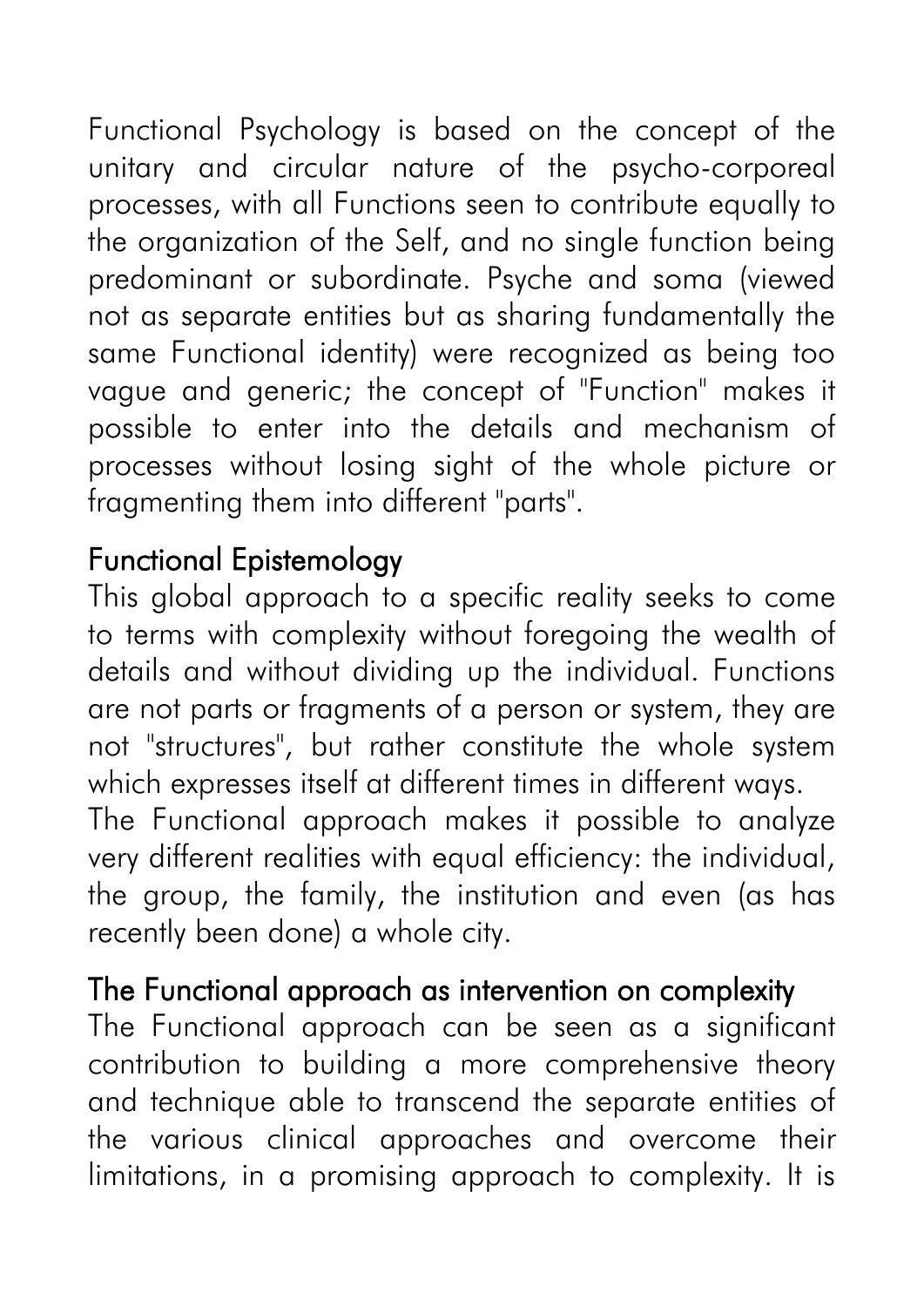not restricted merely to treatment, but expands to cover the day-to-day functioning of the individual or group, in a vision which tends not to separate treatment and prevention or health and sickness, but identifies concepts of regulation, utilization of resources and enhancement of wellbeing.

## Research

Functional research has investigated and elaborated various broad, significant and large topics including the therapeutic project, the phases that characterize the therapy process, the regular "recurrences" that may occur in the therapy, the verification of results, effects of the process itself.

But also develops on many other topics many other problems:

- the first disorders of the newborn
- disorders of childhood
- objections and whims of the child
- the roots of violence in children and young
- Stress: its workings, assessment and intervention
- the elderly
- disease and stress
- the world of work and business
- work-related stress.

Functional Psychotherapy

## Functional Psychotherapy

For many years Functional Psychotherapy has been working towards an Integrated psychotherapy focusing on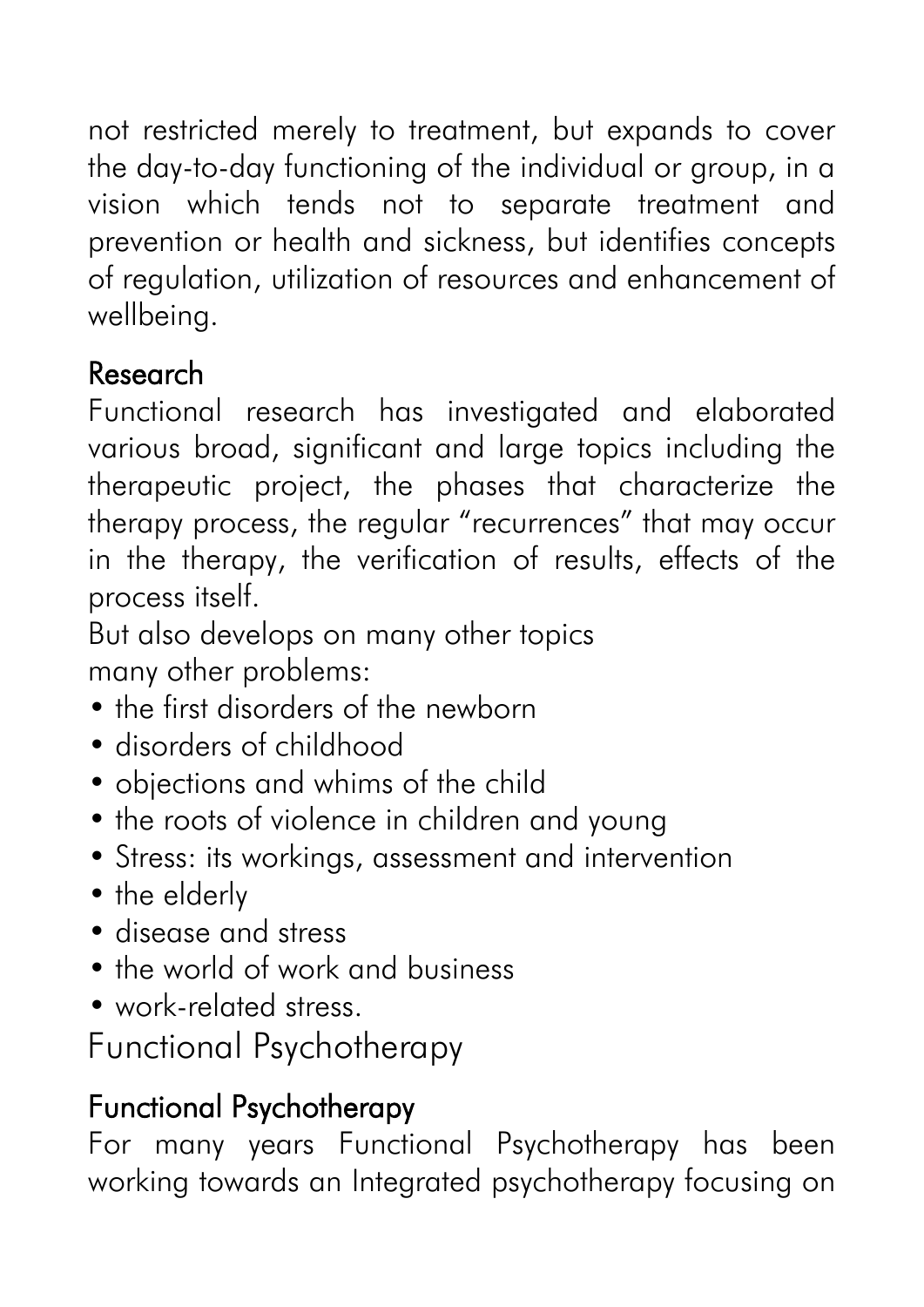the *basic functioning* which are at the basis of our actions, behavior and ways of relating with others and coping with life.

Functional Psychotherapy can thus claim to be a truly innovatory multi-focal methodology which, by avoiding any separation between treatment and prevention, health and illness, is able to recognize concepts of regulation, exploitation of resources and reinforcement of a state of well-being in numerous fields of application: clinical and psychotherapy, pregnancy and birth, childhood and adolescence, education, stress, expressing him self, institutions and organizations.

### **Diagnosis**

The Functional model makes it possible to identify the interactions between the various processes and systems of the Self, and understand the possible alterations that may be encountered in the course of a lifetime's development. Functional diagnosis rather than referring to "typologies" (of whatever description), produces a theoretical framework tailor-made for the person in question.

## An Integrated Psychotherapy

Functional Psychotherapy is a "multi-focal" therapeutic methodology which acts on the specific alterations in one individual, covering all levels of the Self and intervening directly with appropriate techniques under the guidance of a general theory. An intervention restricted to certain levels cannot produce changes which are truly stable, profound and complete.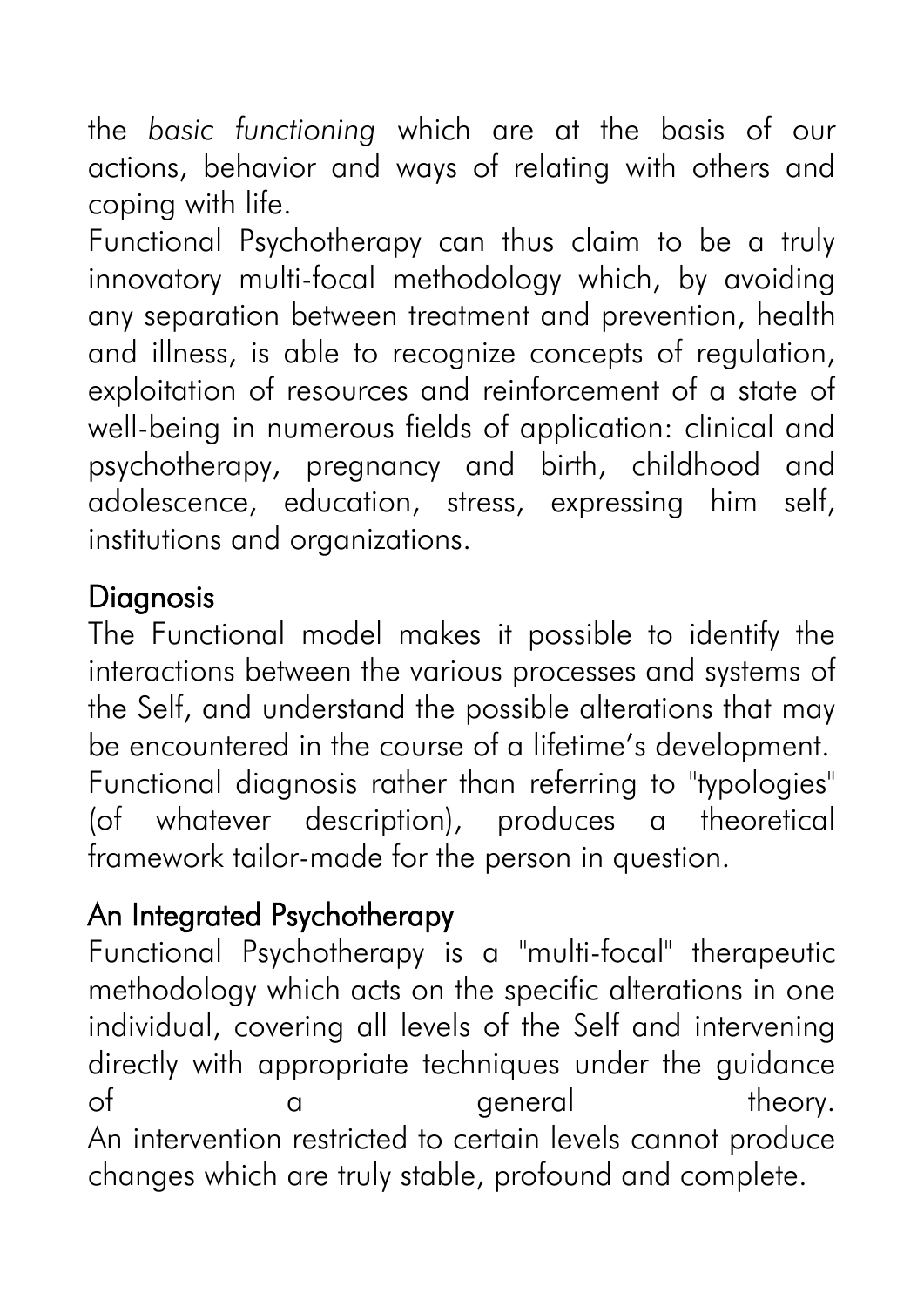## Basic Experiences of the Self

The key to Functional Therapy is the retrieval, reliving and reconstruction of the "Basic Experiences of the Self", meaning those experiences which are fundamental for a child to become an adult without dispersing the original state of integration, health and well-being, and to develop all the skills required to face up adequately and fully to reality.

**History** 

#### History of the Functional Psychology

Functional Psychology was created in Naples in 1968, into the first Institute founded in Italy. It was the first such association in Italy to arrange visits from the leading exponents of Reich's approach, from Norway, Britain and America (Ola Raknes, David Boadella, Alexander Lowen, Eva Reich, Myron Sharaf, etc.). These figures, with other visiting experts, made an important contribution to the Institute's research into the psycho-somatic processes of the Self, the functioning of the group and developmental studies, with reference to social and educational applications.

1973 saw the creation in Naples of the Experimental Nursery, making it possible to observe and carry out firsthand research on childhood development.

A national research and intervention organization was set up in 1975, linking the various Institutes which were coming into being in Italy, and became the S.I.F.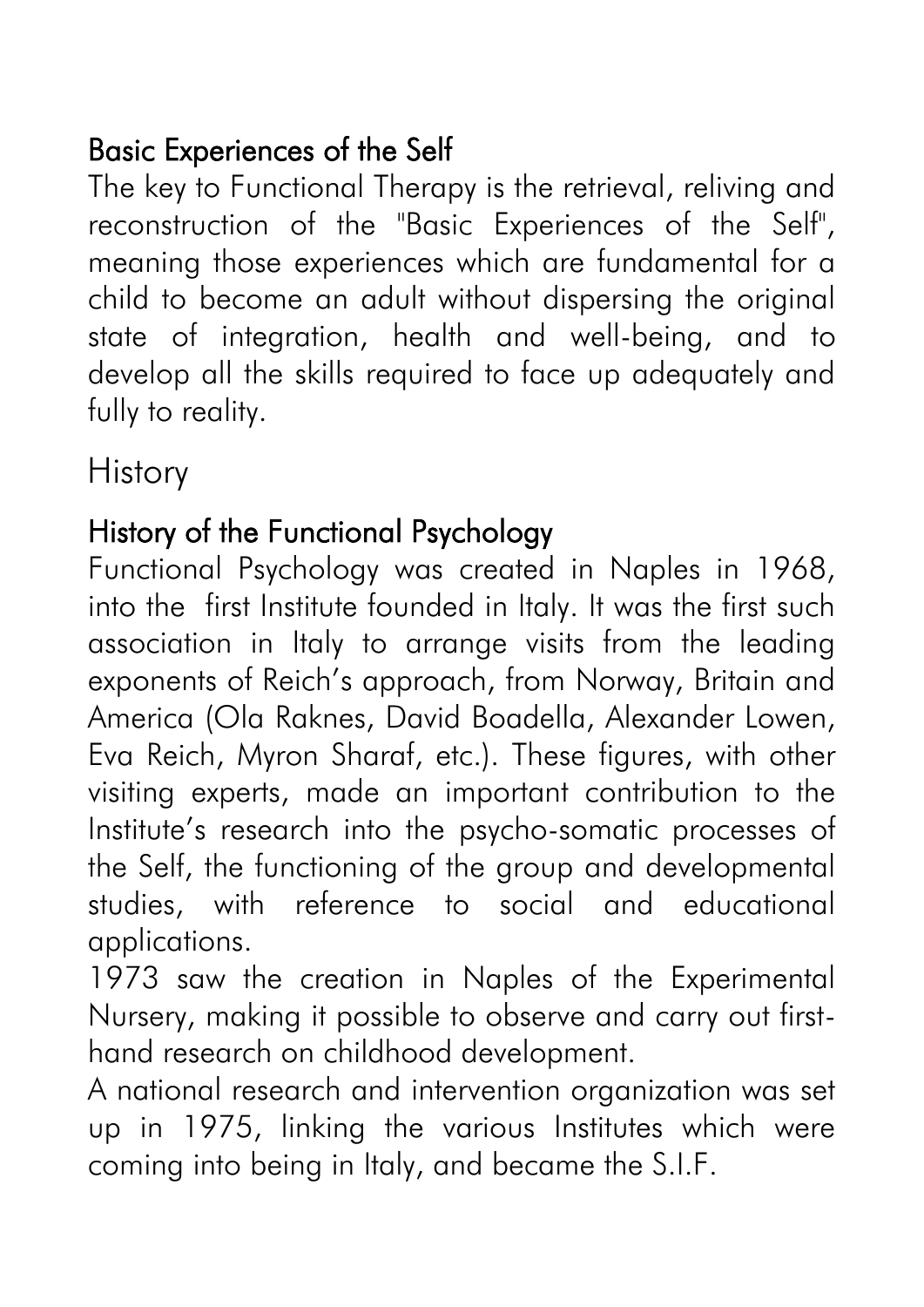From the outset its formative vocation has been characterized by openness to scientific confrontation and contact with the European and international organisms of Psychotherapy. In 1983 this vocation found expression in the setting up of the Four-Year Courses of the *European School of Functional Psychotherapy* (S.E.F.) recognized by the State and the Ministry of University and Research in 2000.

In 2010 the School inaugurated its 26th Course.

In the years 1990-1995 Rispoli founded the *Ecole Internationale de Psychothérapie Fonctionnelle* in Paris (E.I.P.F.) and the *Escuela Internacional de Psicoterapia Funcional* in Mexico (E.I.P.F. Mexico).

The S.E.F. promotes and orients research, elaboration and interventions concerning:

• the Functional approach in individual and group therapy

• the therapeutic process: phases, regularity, verification

• therapy for couples and families

• prevention of malaise: prenatal, childhood, adolescence

• interventions in Institutions and organization

- Stress, its workings, assessment and intervention And also;
- deepening about the Training mechanism
- seminars and congresses

In recent years the School's long history of theoretical elaboration and clinical and developmental research has seen (in addition to its practical applications) an intense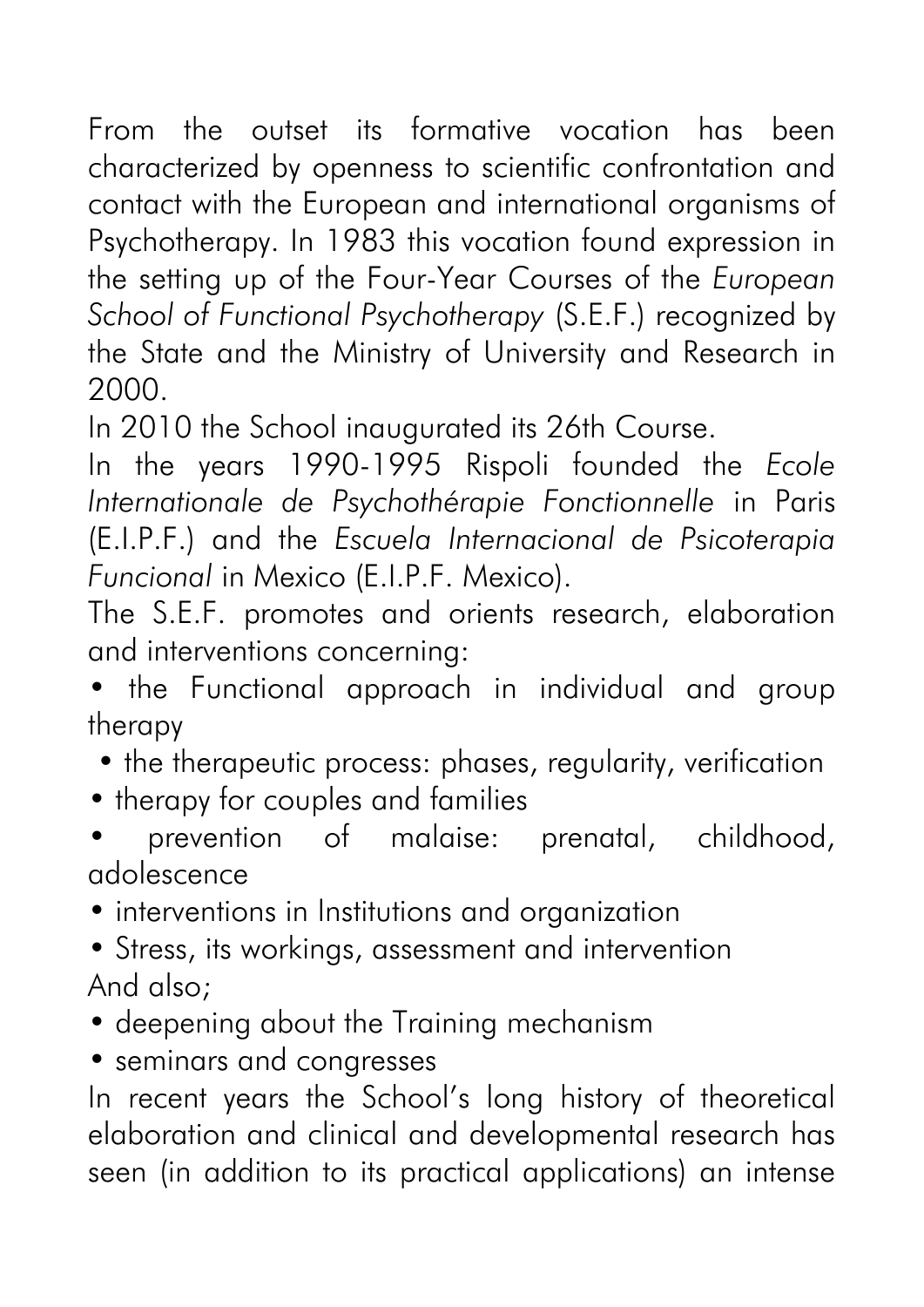activity of seminars, meetings and congresses attracting participants from all the main branches of psychotherapy and clinical orientations.

## Main Congresses

• *International Congresses of Body-Psychotherapy* (Mexico 1987, Montreal 1990, Barcelona 1993, Boston 1996, Mexico 1999, Ischia 2002, Sao Paulo 2005, Paris 2008, Isla Margarita 2011)

• *European Congresses of Body-Psychotherapy* (Davos 1987, Seefeld 1989, Lindau 1991, Strasburgo 1993, Carry Le Rouet 1995, Wien 1997, Travemunde 1999, Ischia 2002, Athens 2004, Askov 2006, Paris 2008, Wien 2010, Cambridge 2012)

• National Congresses of Body-Psychotherapy (Naples 1990, Catania 1992)

• International Symposia (Naples 1987, 1995, 1996, 1997, 1998)

• International Congress of Body-Psychotherapy, Ischia 2002.

• 1<sup>st</sup> International Congress New-Functionalism "Integrated Systems Body-Mind in the modern sciences. Psychotherapy Psychology Psychiatry". Naples, 8 e 9 May 2010

• 2<sup>th</sup> International Congress New-Functionalism "Stress from a clinical, employment, social perspective. Methods of measurement, intervention, prevention". Naples, 15-16 June 2012

Sector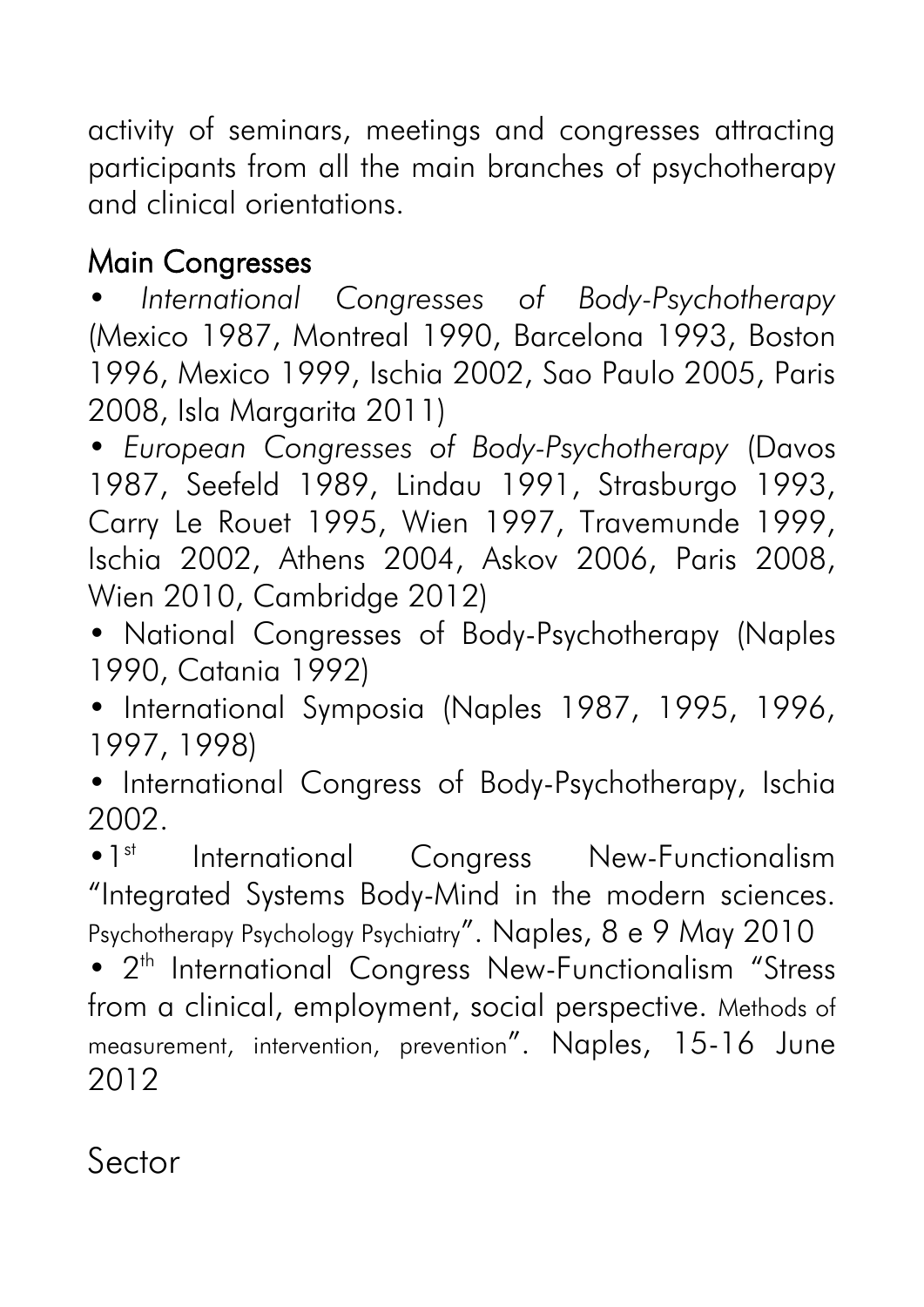- Clinical psychology and psychotherapy
- Individual psychotherapy (for adults, children, adolescents)
- Group psychotherapy
- Psychotherapy treating psychosomatic disorders and certain specific problems
- Courses and Workshops therapeutic
- Counseling and therapy for couples and families
- Counseling for Children and Adolescents
- Counseling integration, support and treatment in the elderly assistance procedures
- Consultations with psychological organizations and private
- Supervision to other professionals
- Development of educational and rehabilitation programs
- Legal Consultation and psychological assessment

# Prevention and education for health and well-being

- Preparation for delivery and assistance in pregnancy
- Maternal-infant guidance (problems of pregnancy and birth, relationship with infant and partner)
- Prevention among children/adolescents (meetings with young people, parents, interventions in schools, etc.)
- Complete psycho diagnostic tests
- Quality monitoring and control in assistance for elderly
- Scholastic and occupational orientation
- Psychological guidance for sports activities

## Training and up-dating

• European School of Functional Psychotherapy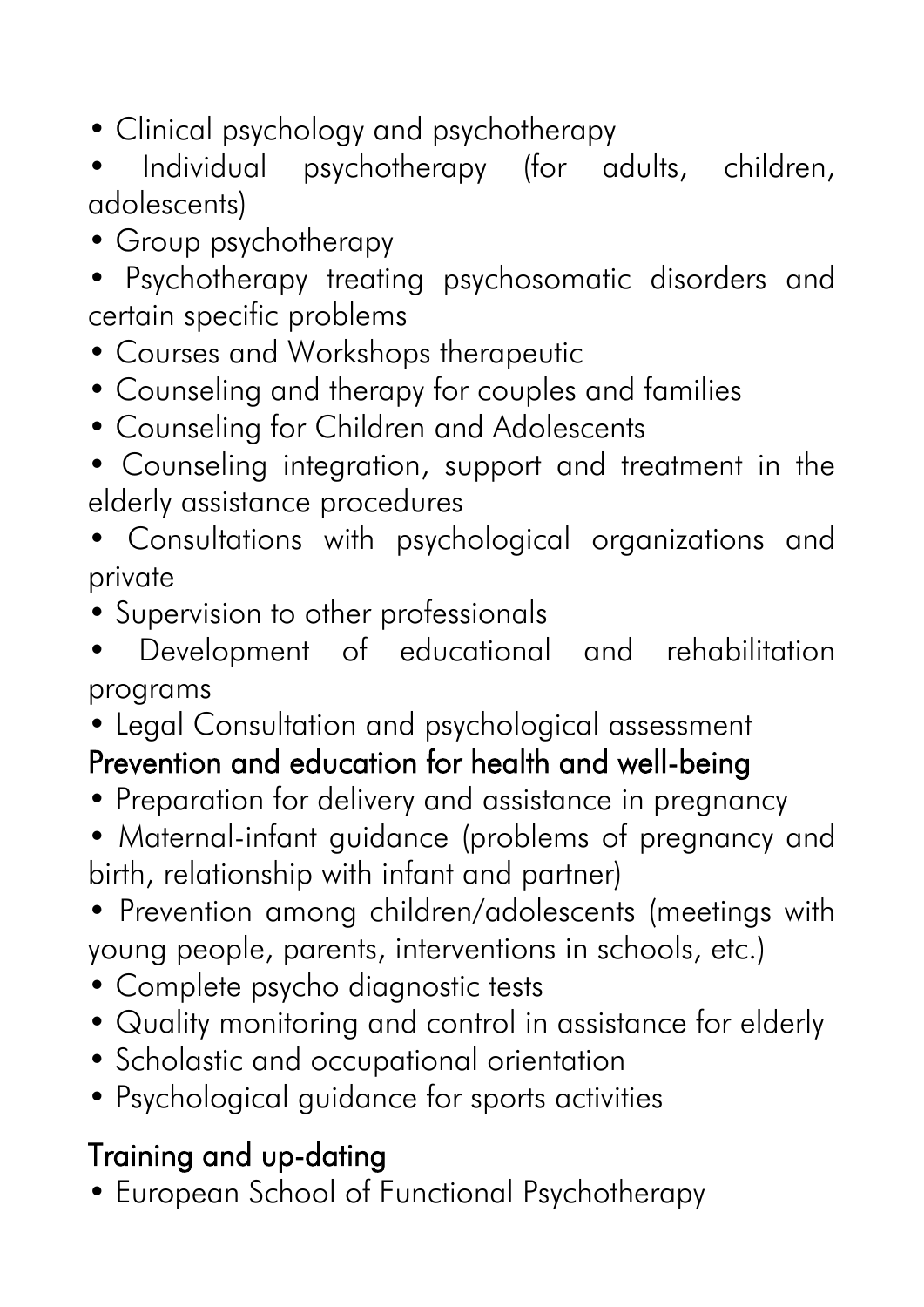• Post-graduate specialization:

- Two-Year Master in Functional Psychotherapy for doctors, psychologists, psychotherapists

- Two-Year Master in Functional Psychology for teachers, educators, educators, rehabilitators educators,

Two-Year Master in Functional Psychology for developmental operators (birth, childhood, adolescence)

- Two-Year Master in Functional Psychology for rehabilitators and socio-sanitary operators

- Three-Year Master for professional, scholastic and socio-sanitary counselor

• Introductory courses in Functional Psychology

• Training and up-dating for socio-sanitary operators, teachers, educators and social workers.

• Placement activities for students at university or from other training establishments.

## The School

#### Affiliations and endorsements

The *European School of Functional Psychotherapy* (S.E.F.) was recognised by the M.U.R.S.T (State and the Ministry of University and Research) in D.M. 16.11.2000 with its headquarters in Naples and subsidiary venue in Florence, Catania, Rome, Padua.

Others venues in Palermo, Brescia, Trieste.

The School is also recognized by the EABP (*European Association for Body-Psychotherapy*), by the CSITP (*Comité Scientifique Internationale de Therapie*